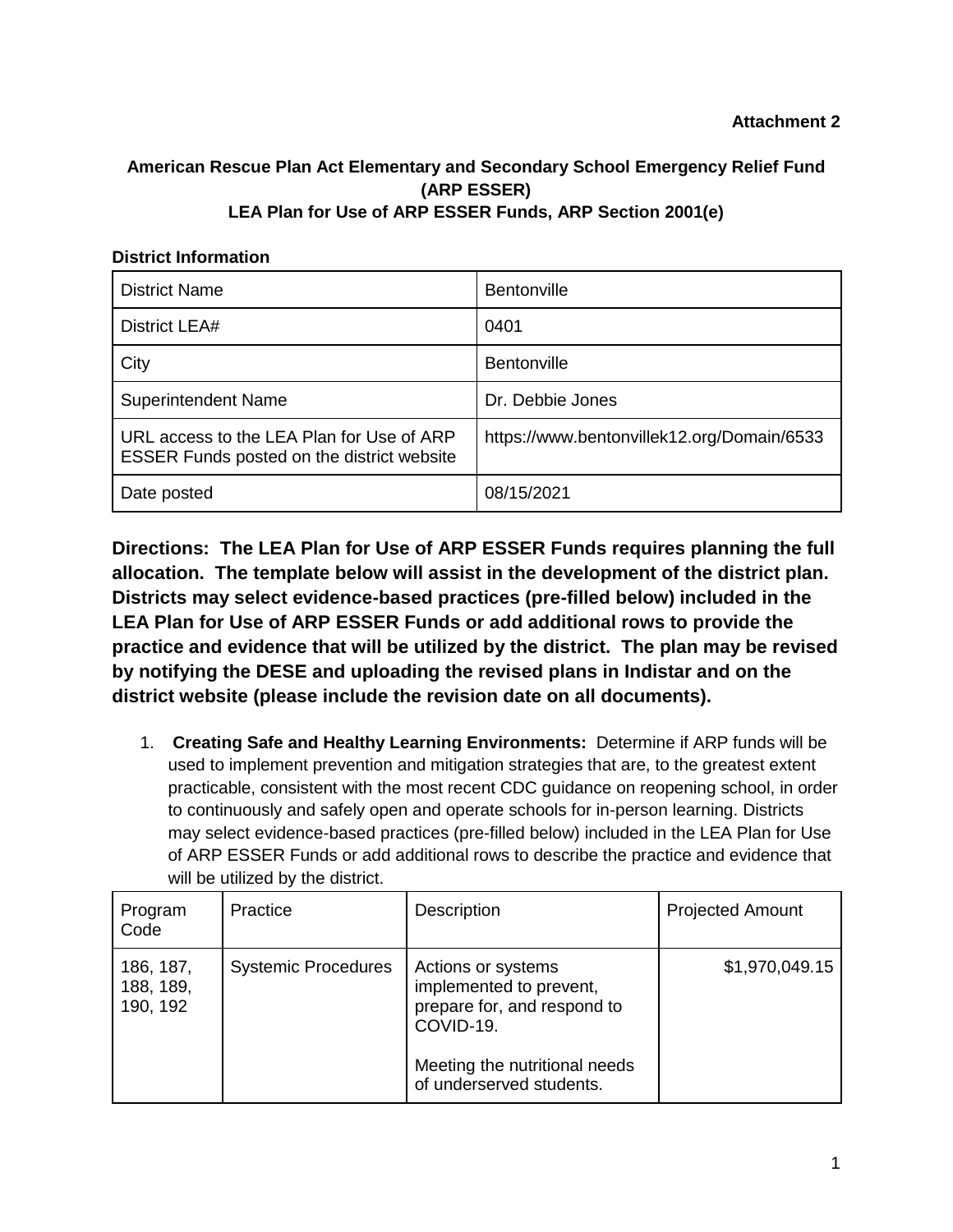|          |                   | Supporting student mental<br>health needs.<br>Locating absent students and<br>reengaging disconnected<br>youth.<br>Providing safe and inclusive<br>learning environments.<br>Providing healthy learning<br>environments. |                |
|----------|-------------------|--------------------------------------------------------------------------------------------------------------------------------------------------------------------------------------------------------------------------|----------------|
| 196, 197 | <b>Facilities</b> | School facility repairs and<br>improvements to enable<br>operation of schools to reduce<br>risk of COVID-19 transmission<br>and exposure to environmental<br>health hazards, and to support<br>student health needs.     | \$5,500,000.00 |
| 198      | Transportation    | Transportation costs to reduce<br>the spread of COVID-19.                                                                                                                                                                |                |
|          |                   |                                                                                                                                                                                                                          |                |
|          |                   |                                                                                                                                                                                                                          |                |

2. **Addressing Lost Instructional Time or Loss of Learning:** Describe how the LEA will use the funds it reserves under Section 2001 (e) (1) of the ARP Act to address the academic impact of lost instructional time through the implementation of **evidencebased interventions**. The district must spend a minimum of 20% of ARP ESSER funds. The full implementation of the evidence-based interventions include the personnel, materials, equipment, professional development, and expenses needed to meet the needs of students. Other [evidence based practices](https://dese.ade.arkansas.gov/Files/Using_Evidence_to_Impact_Student_Outcomes_rv_5_21_21_20210521171532.pdf) may be utilized if the intervention meets one of the four tiers of evidence. Evidence based practices resources may be found on page 7 of [Empowering Schools for Success Using Effective](https://dese.ade.arkansas.gov/Files/Using_Evidence_to_Impact_Student_Outcomes_rv_5_21_21_20210521171532.pdf)  [Evidence Based Practices to Impact Student Outcomes.](https://dese.ade.arkansas.gov/Files/Using_Evidence_to_Impact_Student_Outcomes_rv_5_21_21_20210521171532.pdf) Districts may select evidencebased practices (pre-filled below) included in the LEA Plan for Use of ARP ESSER Funds or add additional rows to describe the practice and evidence that will be utilized by the district.

ARP ESSER total allocation \$8,120,049.15 / minimum 20% set-aside \$1,624,009.83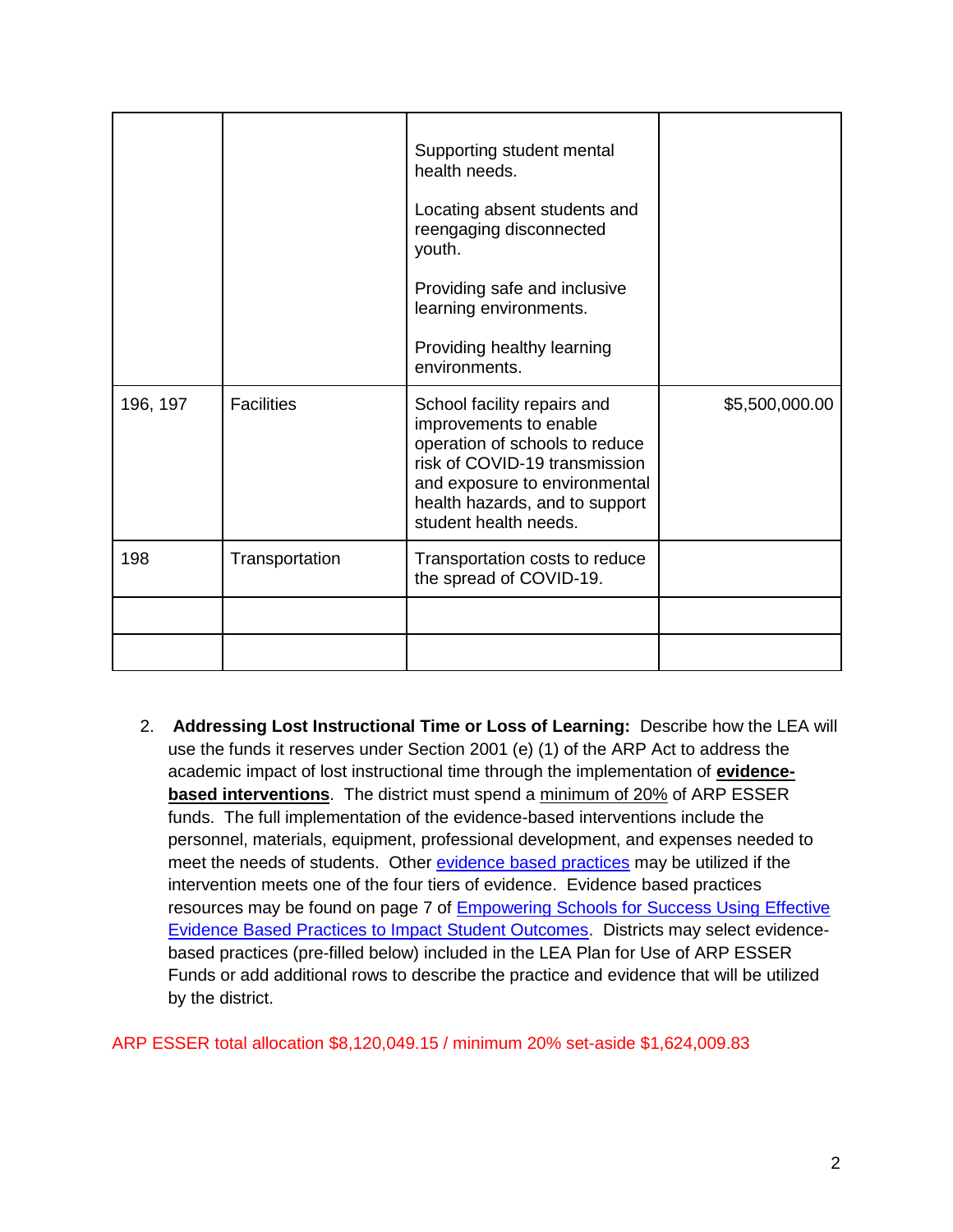| Program<br>Code                 | Evidence-based<br>interventions                                                                     | Description                                                                                                                                                                                                                                                                                                                                   | <b>Projected Amount</b> |
|---------------------------------|-----------------------------------------------------------------------------------------------------|-----------------------------------------------------------------------------------------------------------------------------------------------------------------------------------------------------------------------------------------------------------------------------------------------------------------------------------------------|-------------------------|
| 170, 180, 184                   | Accelerating learning<br>through instructional<br>approaches.                                       | In-school acceleration:<br>Licensed educators provide needed<br>support for students within the context of<br>grade-level work and within the<br>classroom; using high-quality<br>assessments, and instruction on essential<br>learning (effect size .60-.88, Tier 3).<br>-High Quality Instructional Materials                               |                         |
| 170, 180, 182,<br>184           | Accelerating learning<br>through instructional<br>approaches.                                       | Tutoring programs:<br>High-dosage tutoring provided<br>consistently by well-trained tutors or<br>educators at least three days per week<br>for at least 30 minutes at a time in groups<br>of five or fewer students (effect size 1.29,<br>Tier 3).                                                                                            |                         |
| 170, 180,<br>182, 184           | Accelerating learning<br>through instructional<br>approaches.                                       | Out-of-school time programs:<br>Educators target students needing<br>additional support before, and after the<br>regular school day, as well as on<br>weekends and during school breaks<br>programs, to deliver academic instruction<br>(effect size .40-.60, Tier 3).                                                                        | \$650,000.00            |
| 170, 180, 184                   | Accelerating learning<br>through instructional<br>approaches.                                       | Summer learning and enrichment:<br>Summer learning programs, camps,<br>community partnerships, work-based<br>learning or community service that<br>provide high-quality instruction and are<br>designed to meet the social and<br>emotional needs of students through<br>engaging and enriching experiences<br>(effect size .53-.58, Tier 3). | \$1,000,000.00          |
| 170, 180                        | Supporting equitable<br>access and effective<br>use of technology                                   | Engage family in digital learning training<br>and effectively using technology and<br>platforms provided by the school (effect<br>size .50, Tier 3).                                                                                                                                                                                          |                         |
| 180, 181, 182                   | Using data about<br>students' opportunity<br>to learning to help<br>target resources and<br>support | Utilize data to understand where and how<br>resources should be allocated to address<br>student access to opportunity to learn<br>(OTL) indicators (effect size .75-1.29, Tier<br>3).                                                                                                                                                         |                         |
| 170, 180, 182,<br>183, 184, 185 | Addressing resource<br>inequities                                                                   | Ensure students have equitable access to<br>a well-rounded education. (based on sub-<br>group data) (effect size 1.29, Tier 3)<br>-Advanced Coursework opportunities<br>-Inclusive Practices<br>-Well-prepared educators                                                                                                                      |                         |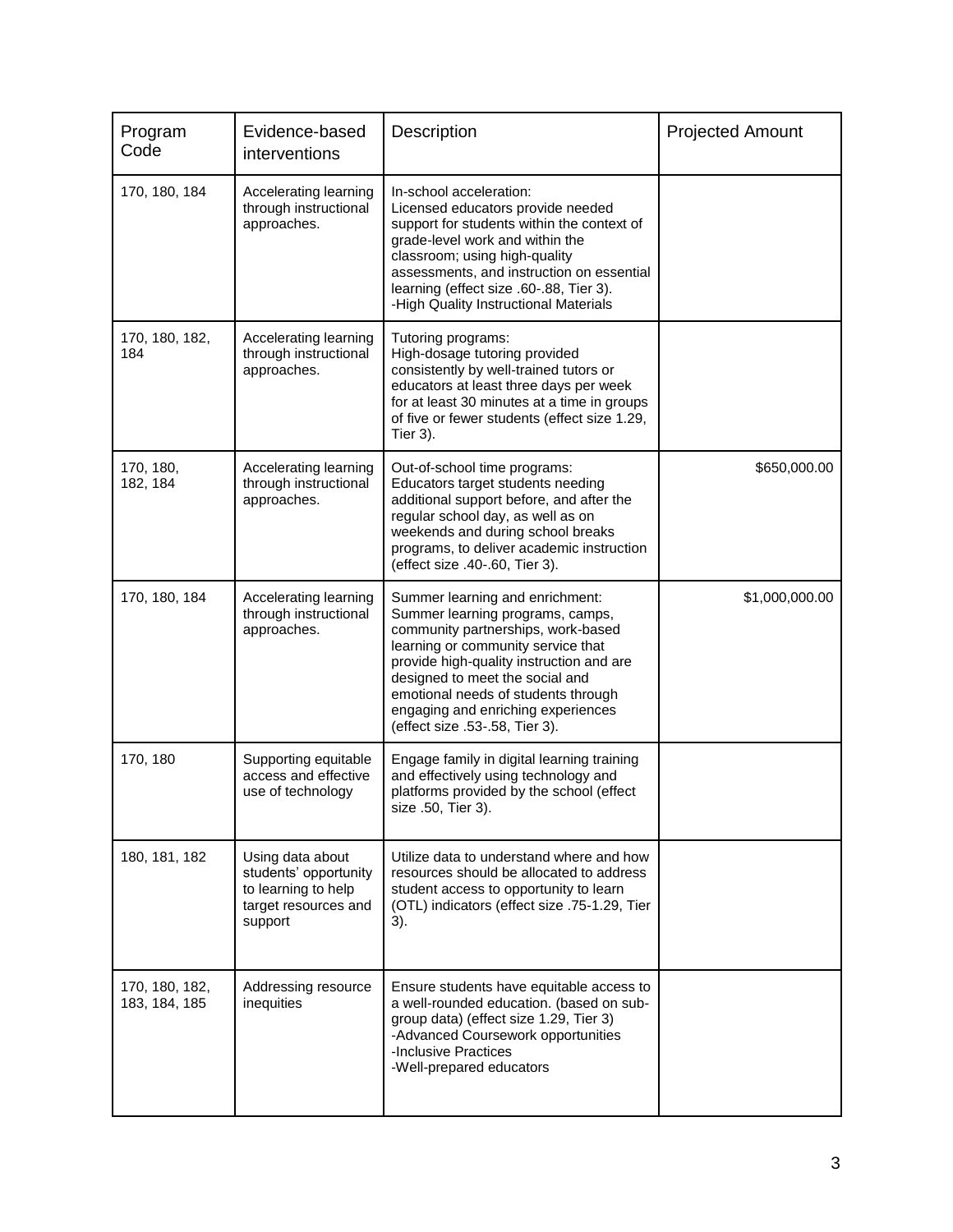| 180, 182                        | Addressing resource<br>inequities | Provide wrap around services for<br>students (effect size .44-.77, Tier 3)                                                                         |  |
|---------------------------------|-----------------------------------|----------------------------------------------------------------------------------------------------------------------------------------------------|--|
| 170, 180, 182,<br>183, 184, 185 | Addressing resource<br>inequities | Evidence-based practices that maximize<br>students' social, emotional, and academic<br>benefits.<br>-Professional Learning Communities (Tier<br>2) |  |
|                                 |                                   |                                                                                                                                                    |  |
|                                 |                                   |                                                                                                                                                    |  |

2.A. **Process for Monitoring Implementation**: Describe how the LEA will ensure that the interventions it implements, including but not limited to the interventions implemented under Section 2001 (e) (1) of the ARP Act to address the academic impact of lost instruction time, will respond to the academic, social, emotional, and mental health needs of all students, and particularly those students disproportionately impacted by the COVID-19 pandemic, including students from low-income families, students of color, English learners, children with disabilities, students experiencing homelessness, children in foster care, and migratory students.

Description: Data will be gathered from classroom assessments, common formative assessments, summative assessments, student surveys, and teacher observation.

2.B. **Process for Evaluating Implementation:** Please describe how the LEA will evaluate the effectiveness of these interventions.

Evaluation: The data will be disaggregated and analyzed for each at-risk group and for the general population. Executive Directors at each grade span will collaborate with principals and intervention staff to implement action plans to keep, modify, or eliminate interventions in response to the data.

3. **Supporting Educator and Staff Stability and Well-Being:** Determine if ARP funds will be used to support educator and staff stability and well-being consistent with Section 2001 (e) (2) of the ARP Act. Districts may select evidence-based practices (pre-filled below) included in the LEA Plan for Use of ARP ESSER Funds or add additional rows to describe the practice and evidence that will be utilized by the district.

| Program<br>Code | Practice       | <b>Description</b>                                                                                                             | <b>Projected Amount</b> |
|-----------------|----------------|--------------------------------------------------------------------------------------------------------------------------------|-------------------------|
| 185             | Technology     | Technology that supports learning and<br>enables students to learn anywhere and<br>for teachers to teach essential standards.  |                         |
| 160, 180        | Additional pay | COVID-19 related expenditures related to<br>preventing disruptions and closures.<br>Recruitment and retention of a diverse and |                         |